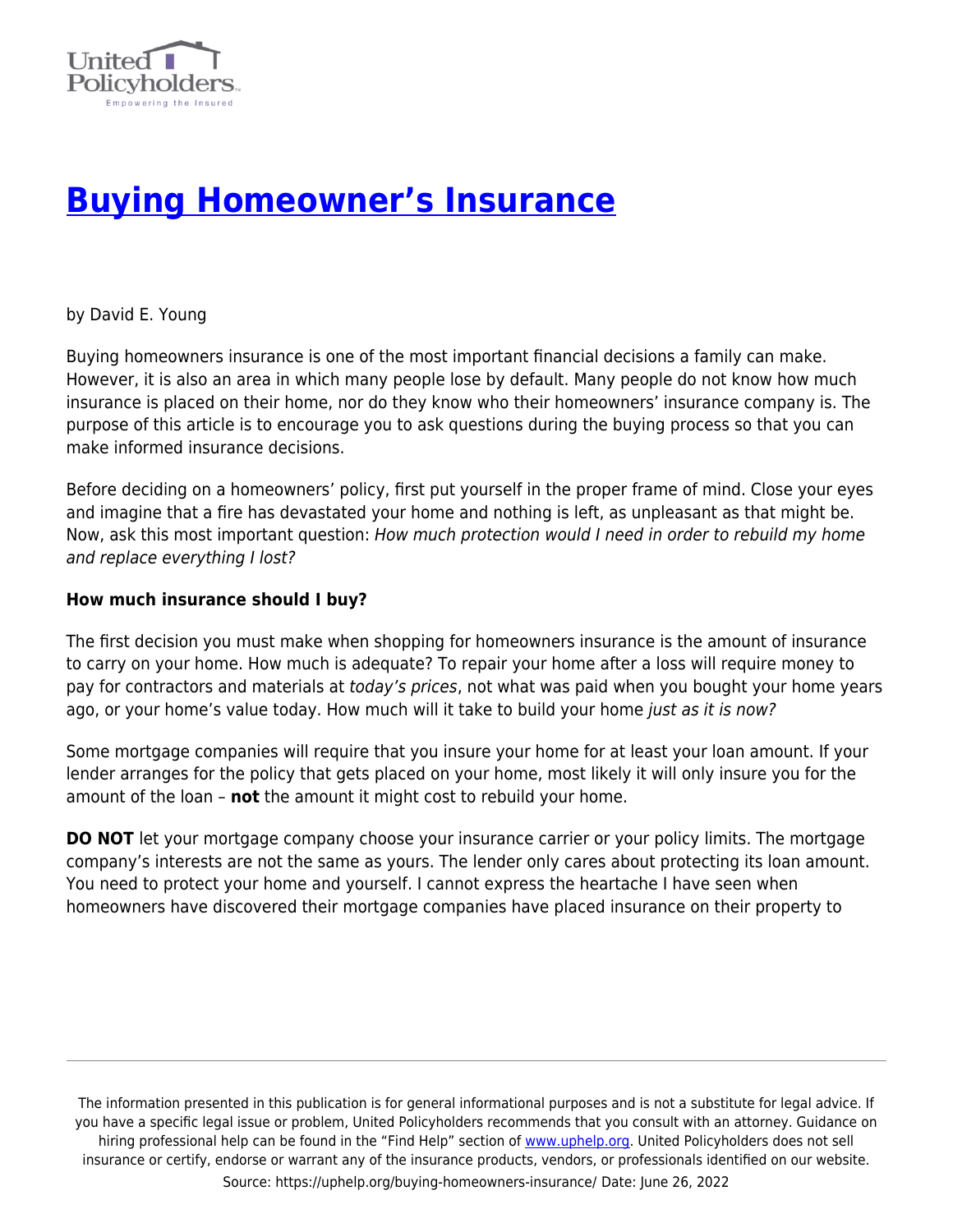

cover the structure only with no contents or additional living expense coverage. Get involved in the process– try to buy "extended coverage" or even better – **guaranteed replacement cost coverage** (more on this later) plus contents and ALE coverage.

#### **How much should my deductible be?**

A deductible is the amount of a potential loss that YOU are responsible for paying. . Your insurance company covers the balance. Deductibles on homeowners' policies affect the cost of those policies. The higher the deductible, the lower the premium. Raising your deductible is a good way of bringing down the cost of your insurance.

We generally recommend that homeowners buy policies with a higher deductible, but not only because premiums will be less. Generally, higher deductibles result in a better "loss ratio" on the records of an insurance company. If you insure the first \$500 (or even \$1,000) of a loss, you will be less likely to have an insurance company keeping your loss as a statistic than if your deductible was \$250. The reason for this is simple: you won't be turning in claims for these smaller amounts.

Our office adjusted a \$750,000 loss. The insurance company's attorney told us that the claim could be denied because the insured, in the application for the policy that covered the loss, had failed to disclose several small prior losses. The attorney implied that there was some deception in obtaining the policy. The failure of the insured to identify those losses in the application was just an oversight because the losses were so small. Had the insured obtained a policy with a higher deductible, these small claims might never have been submitted.

That being said, State Farm has a new program that computes deductibles based upon a percentage of the policy limit. This could make the deductible many thousands of dollars. We have adjusted claims for insureds who, for some reason or another, did not understand this, and they (and their contractors) became angry when they discovered how much would be withheld from their claim for the deductible. Someone I trust who works for State Farm told me that the program was instituted so that State Farm could remain competitive in its premiums.

The point to take away here is: make sure you know the amount of your deductible before you have to submit a claim.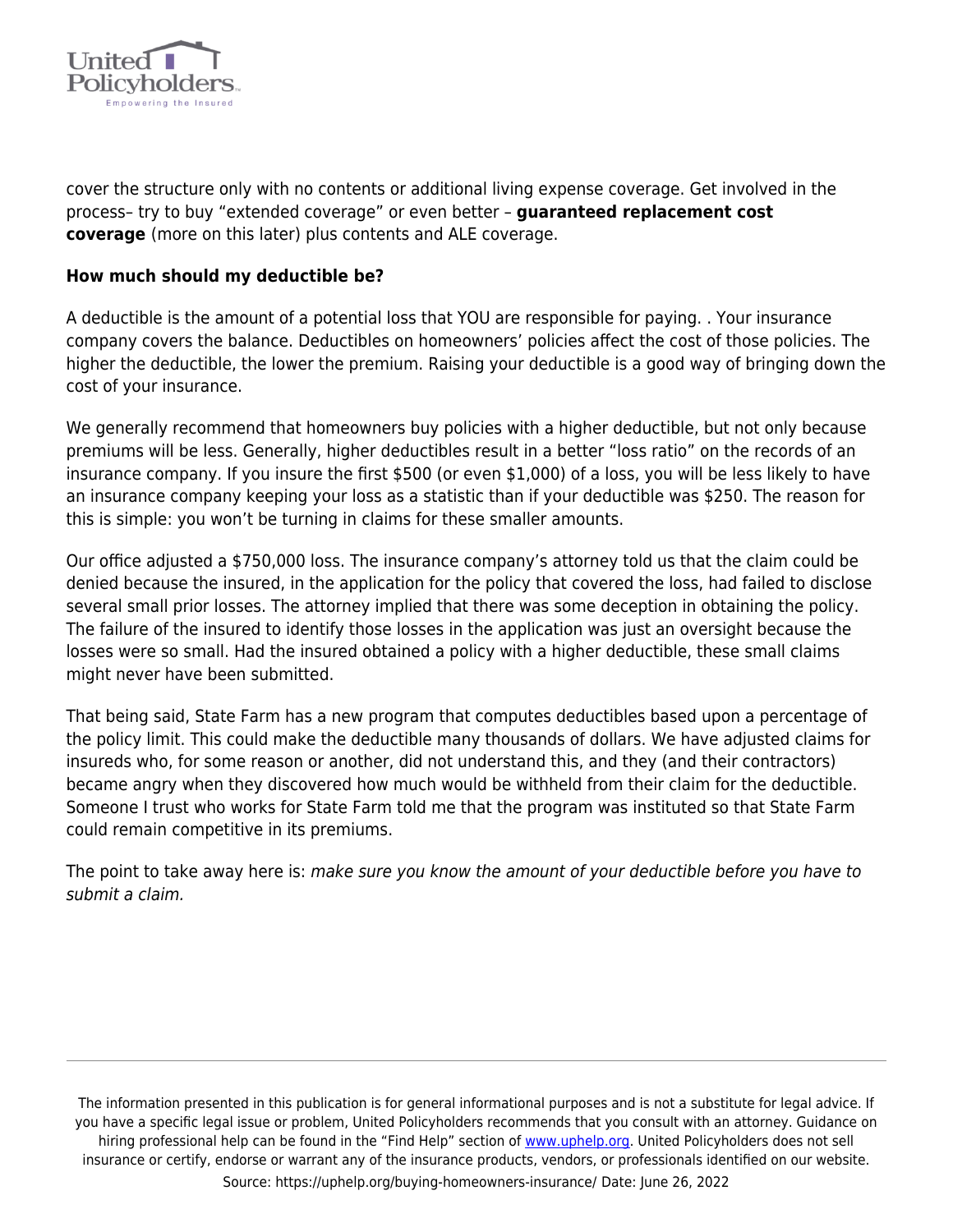

## **What insurance company should I purchase my policy from?**

It is very important to weigh all your options before deciding which insurance company to purchase insurance from. We can no longer recommend a particular insurance company based on our adjusting experience, however, we might suggest some issues that you should consider.

An insurer may be a "direct writer" or "non-direct writer". A "direct writer" is a company whose own agents write the company's policies. Such insurers include Allstate, Farmers, and State Farm. These companies are much more responsible for their employees than insurers that contract outside agents, or "non-direct writers". Our office recently adjusted a loss in which there was a coverage dispute. The insurance company's adjuster recommended that we "sue the agent," and walked away. That probably would not happen if your carrier were also the employer of the agent. However, there are no hard and fast rules here—of course, non-direct writers can be responsible for their agents as well.

An argument could be made that if someone's home and auto were both destroyed at the same time, then the auto rental coverage could be provided under the Additional Living Expense portion of the policy IF a homeowner had his/her homeowners and auto insurance policies with the same direct writer. This argument may be valid. If this argument were accepted, this would be another reason to obtain all of your insurance with the same direct writer.

We have a concern with State Farm policies. State Farm started changing its policies a while back, but we started seeing the impact of these new policies several years ago. The policy is revolutionary, and that may not bode well for the consumer. For example, most policies have a provision for replacement with "like, kind and quality", while State Farm provides for "comparable construction".

Even though the above arguments for a "direct writer" insurance company are obvious, does that mean you should not buy policies from insurers who are not direct writers? Not necessarily. Most adjusters for the insured will tell you that the fairest insurers are those whose company's policies are written by independent agents who are not direct writers (such as Chubb Insurance.)

#### **Who should I select as my agent?**

Keep in mind that an agent's primary responsibility is to sell policies. Once the claims department receives your claim, your agent will be no more than an observer, especially on larger claims.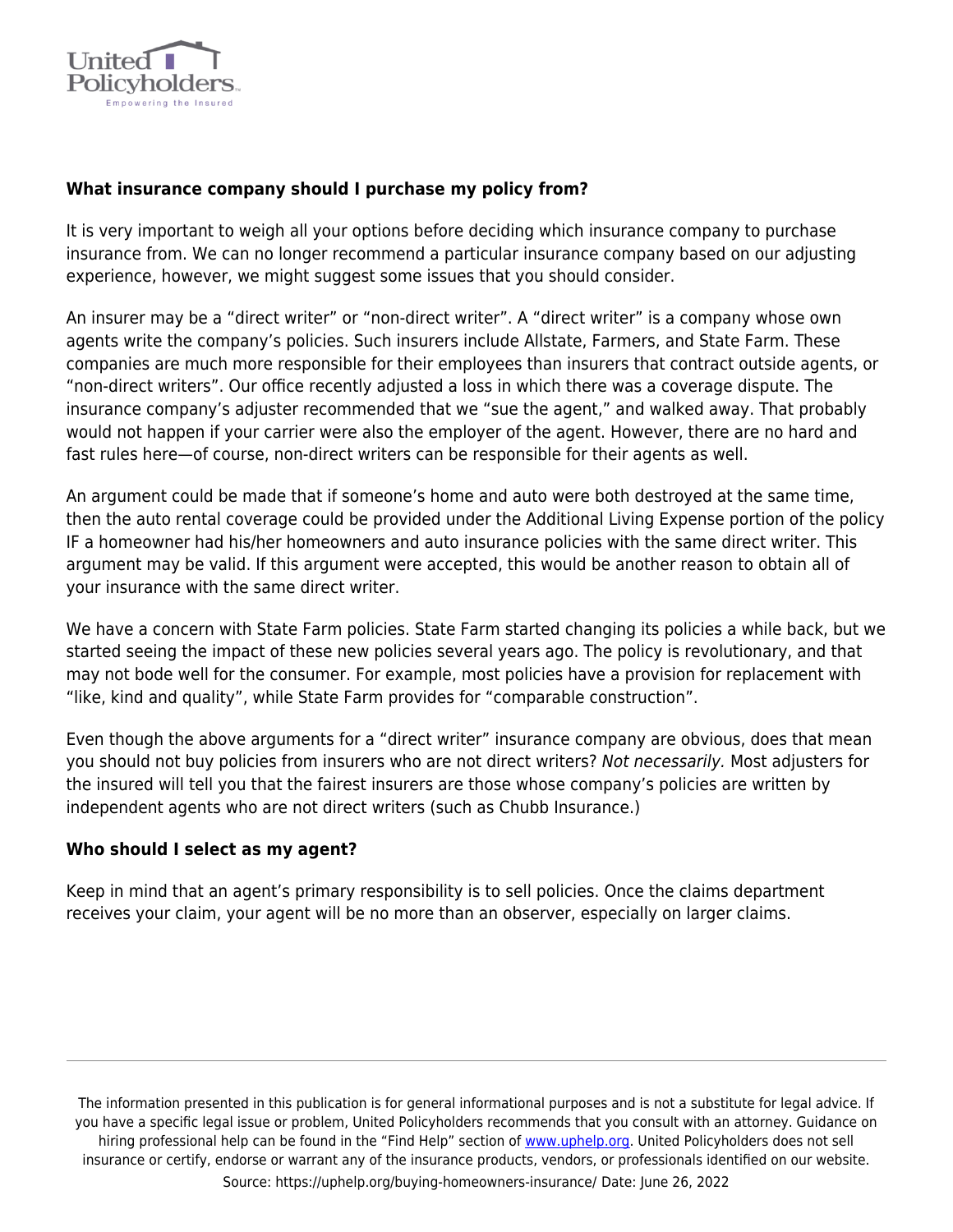

You should use the same care to choose an agent that you would use to choose an accountant or an attorney. Be certain your agent is competent. Ask him or her to explain some things and then analyze their response. If the agent does not answer to your satisfaction, consult a different agent.

Find an agent who will return phone calls promptly, even over the weekend. If you have a loss on Saturday, and your agent can't it into your insurer until Monday, what will you do for those two days, especially if there is no "hotline"?

When you receive your homeowners' policy, we recommend that you ask your agent to send you a letter that states, "If your home was totally destroyed, your coverage is adequate to rebuild it completely." If a dispute should arise later, this letter might support your claim.

## **What type of policy should I buy?**

**HO-1 (Basic fire policy):** This policy covers the dwelling, other structures such as garages, and personal property against fire, lightning, vandalism, malicious mischief, theft, and glass breakage. Loss of use and additional coverages are also included in all of the homeowners' forms.

**HO-2 (Broad)**: This policy covers the perils of HO-1 plus falling objects; the weight of ice, snow, or sleet; accidental discharge from a plumbing, heating, air conditioning or sprinkler system or household appliance (water from flood is excluded); tearing, cracking, burning, or bulging of a steam or hot water heating system; freezing of plumbing; heating, air conditioning or sprinkler system or a household appliance; damage from artificially generated electricity; and volcanic eruption. Coverage for a number of the HO-1 perils (vehicles, smoke, and glass breakage) is broadened in this form.

**HO-3 (Special):** This policy covers the dwelling and other structures on an all-risk perils basis. Personal property coverage includes the broad named perils insured under form HO-2, plus the peril of damage by glass or safety glazing material. Coverage on personal property may be added by attaching a separate endorsement.

The type of policy that is generally best for a homeowner is classified as an **HO-3 or HO-5**. Study the differences in the major types of homeowners policies listed below.

**HO-4 (Broad Coverage for Contents):** This policy is designed primarily for tenants, and covers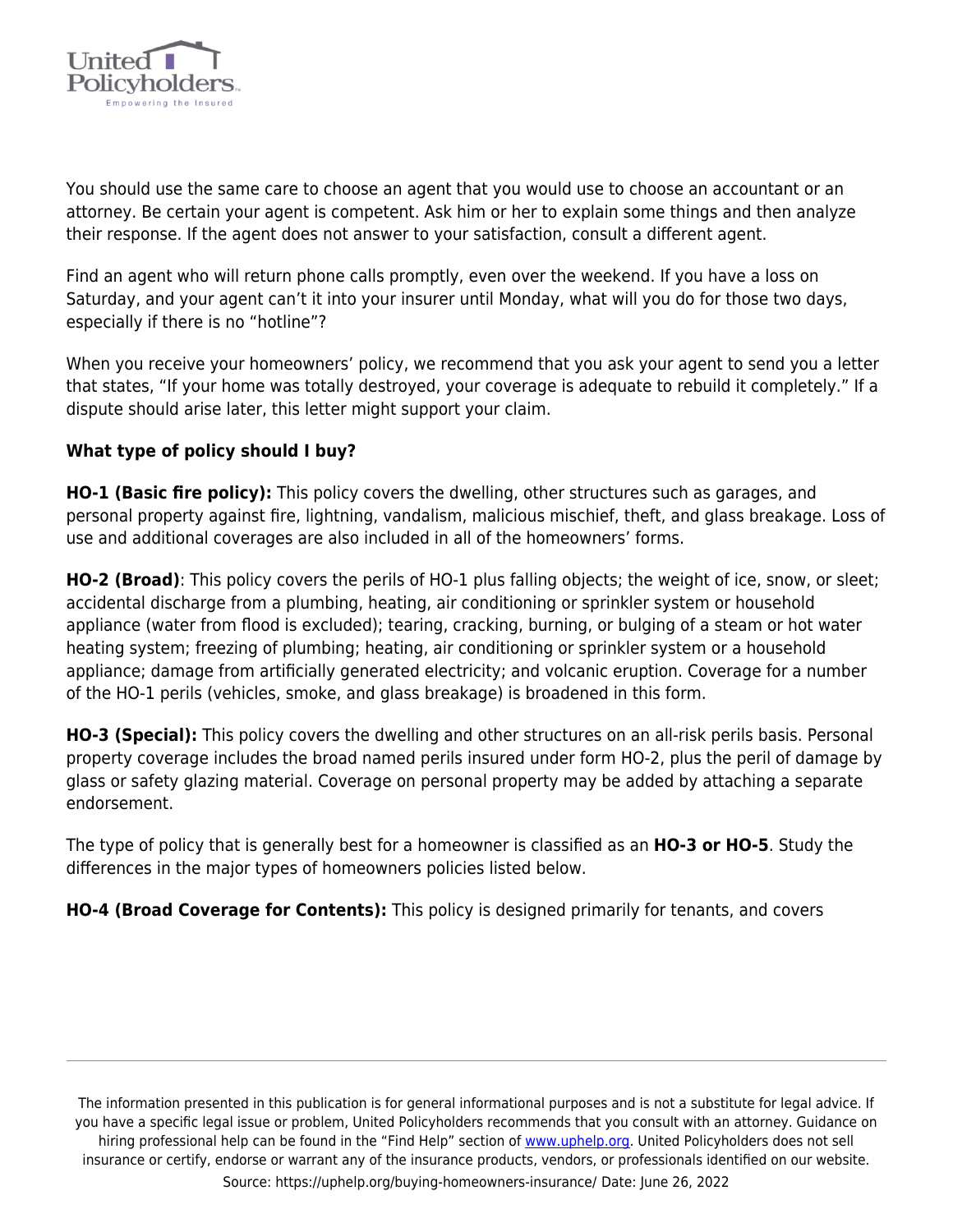

personal property and limited coverage for building additions, alterations, and improvements made by the insured. The named perils coverage on personal property is the same as that of HO-2.

**HO-5 (Special):** This policy is similar to the HO-3 policy but covers the replacement cost of structures, without deduction for depreciation, and offers structure payments in excess of policy limits. This coverage is greater and the policy is generally better than an HO-3 policy.

**HO-6 (For Condominium Unit Owners):** This policy is especially for residential condominium unit owners.

**HO-8 (Modified Coverage):** This policy is for homes not considered eligible for replacement cost coverage.

# **Should I add endorsements and additions to my insurance policy?**

An endorsement (also known as a rider) is a form attached to the policy that changes the language of the policy to fit special situations. Some endorsements may be automatically added by an insurer to the policy you select. Other endorsements may be available for some types of policies and not for others. Ask your agent about what is available.

Ask about Code Upgrade coverage that will cover the cost of complying with building codes put into place after the home was originally built.Local and state building codes and ordinances change over time. When you are repairing or replacing damaged property after a loss, you will have to comply with these laws by making upgrades or improvements to your property. Typical items are electrical, plumbing and foundations. In insurance lingo – these are considered "betterment" because they make your property better than it was. Because policies generally exclude "betterment", you will have to pay for these required improvements out of pocket, unless you have bought "Code Upgrade (sometimes called "Building Code and Ordinance Compliance" coverage. This added coverage is generally not expensive.

If you have jewelry, artworks, and other valuables, add insurance for these. Some policies cover payment of public insurance adjuster fees; if such an addition is available, request it. If any such endorsements are available, the insurer must feel that the premiums or investment of premiums for that endorsement will offset losses or extension of losses that might occur as a result of the additional coverage.